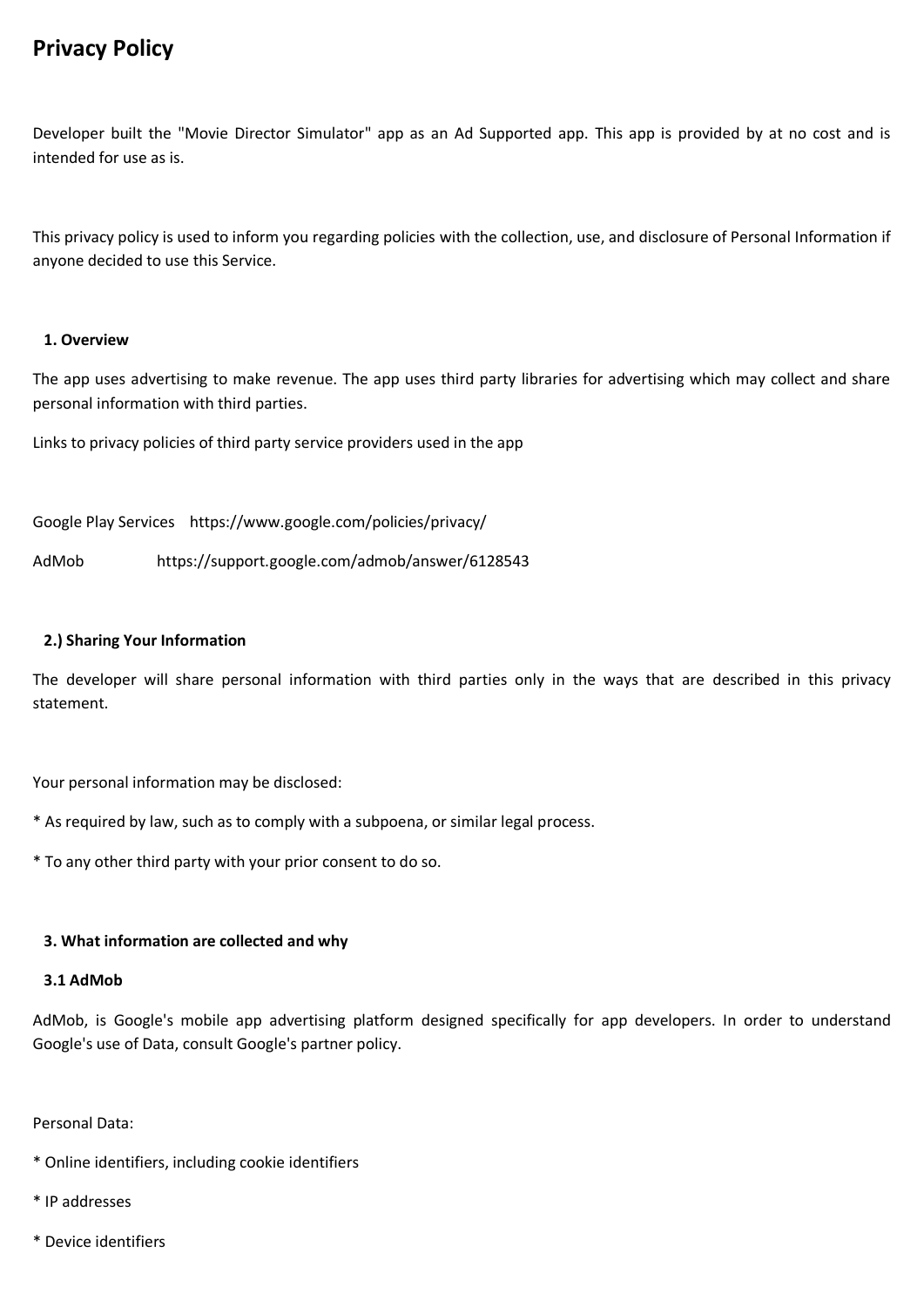- \* Client identifiers
- \* unique device identifiers for advertising (Google Advertiser ID or IDFA, for example)
- \* Usage Data.

# Retention:

Google anonymizes the log data by removing part of the IP address (after 9 months) and cookie information (after 18 months)

#### Online resources:

- \* Privacy Policy https://www.google.com/policies/technologies/ads/
- \* Opt out https://www.google.com/settings/ads
- \* Service Information https://privacy.google.com/businesses/adsservices/
- \* Partner policy https://policies.google.com/technologies/partner-sites
- \* Ad technology providers https://support.google.com/admob/answer/9012903

# **3.2 Google Play Service**

Google Play Services offers APIs and security services to the Android developer ecosystem. Google acts as a data controller for any personal data processed in Google Play Services, and offers user notices and consents about the use of personal data in the service's user interface in Android.

Collected informations:

- \* Device information
- \* Log information
- \* Location information
- \* Unique application numbers
- \* Local storage
- \* Cookies and similar technologies

Google use the collected information to provide, maintain, protect and improve Google's services, to develop new ones, and to protect Google and the users. Google also use this information to offer you tailored content – like giving you more relevant search results and ads.